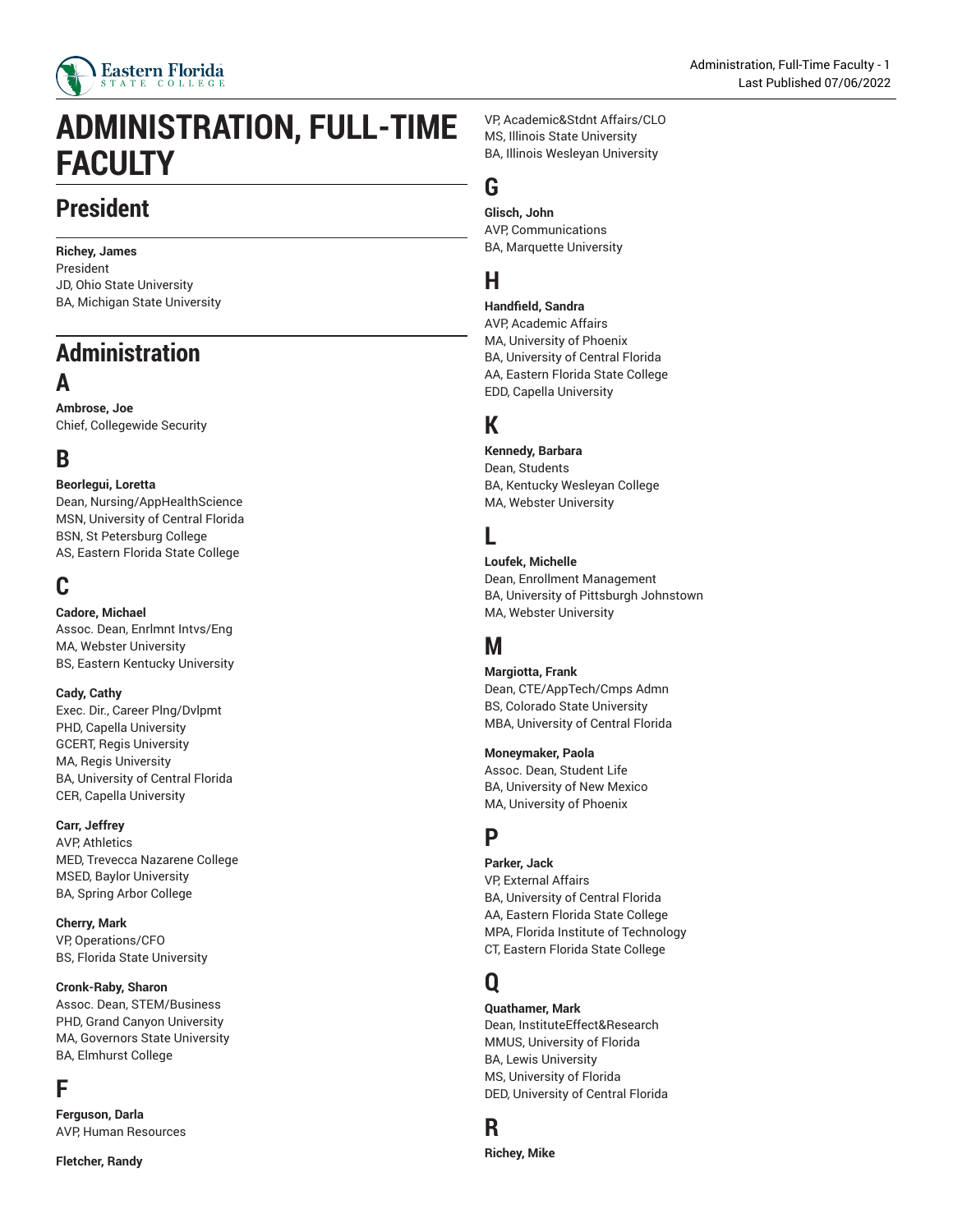

General Counsel BA, Michigan State University JD, Wayne State University ,

# **S**

**Sa l v o , S t e v e** Dean, Public Safety Institute , BS, Rollins College AA, Eastern Florida State College MA, Webster University

**Sibley, Dedra** Dean, STEM&Bus/C&PB Cmps Admin MBA, Webster University BSBA, University of Central Florida AA, Eastern Florida State College JD, Florida A & M University

#### **Sidoran, Laura**

AVP, Student Affairs EDS, University of Central Florida , BSED, Georgia Southern University , AA, Eastern Florida State College EDD, University of Central Florida

**Simpson, Philip** Dean, Art&SocScn/EFO/M CmpsAdm MA, Eastern Illinois University , BA, Eastern Illinois University , PHD, Southern Illinois University Carbondale ,

#### **Sparling, Suzanne**

Exec. Dir., Communications BA, University of Central Florida , AA, University of Central Florida , MS, Florida Institute of Technology , CAS, Eastern Florida State College

**Stein, Wayne** Dean, Acad Excellence&Support MA, Connecticut College BS, University of Maine MS, University of North Florida PSYD, Florida Institute of Technolo g y

# **T**

**Taylor, Stephen** Exec. Dir., Workforce&Perkins BS, University of Miami , MS, Carnegie Mellon University MS, Purdue University ,

#### **T o n n , E m i l y**

Assoc. Dean, Stdnt Sucs/Sprt , BA, Malone University , MA, Webster University ,

#### **T r i p p , C h r i s t i n e**

Assoc. Dean, Enrolmnt Mngmt , BA, University of South Florida , AA, Hillsborough Community College , MBA, University of Central Florida ,

CER, Hillsborough Community College ,

# **W**

**White, Bill** AVP, Chief Information Officer BS, Rockford College ,

### **Faculty A**

**Ak e r s , T o n y** Associate Professor, Humanities BA, Murray State University , MA, Murray State University ,

**A l l e n , R o b e r t** Instructor, En glis h BA, Ohio Northern University , MA, Stetson University ,

**A l m e e r, M e e r** Associate Professor, Electronics BS, University of Miami , MS, University of Miami

**Amorde, Claire** Instructor, Computer Science MS, Florida Institute of Technology , MS, Florida Institute of Technology ,

# **B**

**Ba k e r - S c h v e r a k , C J** Associate Professor, English BA, Wright State University , MA, Wright State University ,

**Baratian, Marina**

Professor, Psychology BS, Florida Institute of Technology , MS, Nova Southeastern University , MA, Webster University ,

#### **B a r b e r, S t e v e n**

Instructor, Busin e s s BS, SUNY Empire State College , MS, Amberton University , AAS, Central Texas College , MA, Amberton University , CER, Amberton University , CER, Amberton University , CER, Amberton University , CER, Amberton University , CER, American Public University System , CER, Central Texas College ,

#### **Belyi, Andrei**

Associate Professor, English BA, Moscow State University , MA, Moscow State University , MA, University of Central Florida ,

**B l a k e m a n , S u e**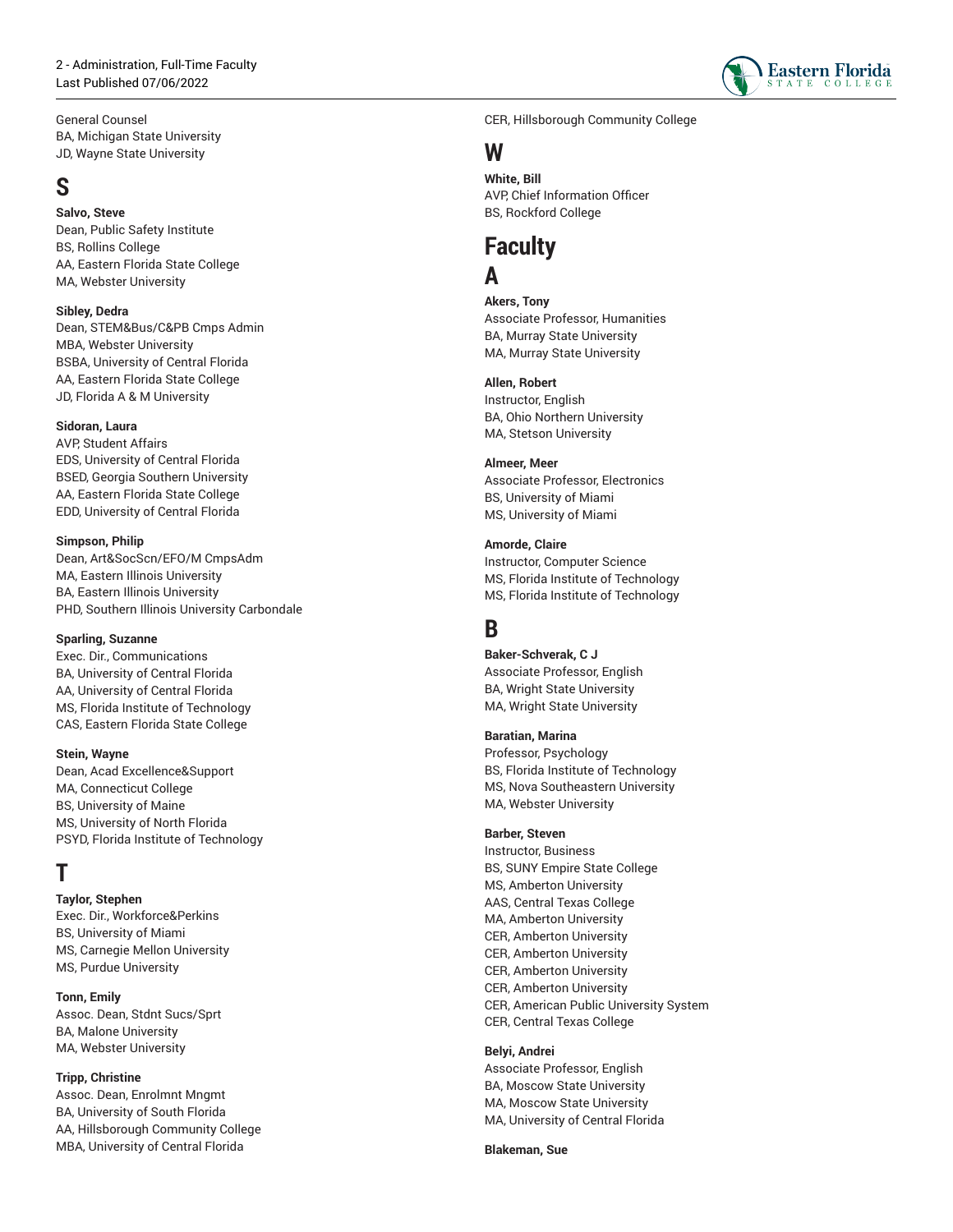

Instructor, Mathematics BA, The King's College MED, SUNY College at Cortland

#### **Bloomstine, Jill**

Instructor, Accounting BS, United States Naval Academy MS, California State University-Sacramento

**Boggs, Robin** Assistant Professor, Reading BA, Newberry College MED, University of South Carolina Columbia

**Bottesch, James** Associate Professor, Biology MS, Florida Institute of Technology

**Braun, James** Associate Professor, Psychology MED, University of Florida BA, University of Florida EDS, University of Florida

**Brown, Billie** Associate Professor, Biology BS, Florida Institute of Technology MS, Florida Institute of Technology

#### **Brown, Donna**

Instructor, Nursing MHA, University of Phoenix BSN, Immaculata College MSN, University of Phoenix DNP, Chamberlain College of Nursing - Illinois

#### **Brown, Wayne**

Assistant Professor, Health Sciences BS, SUNY College at Cortland AAS, SUNY Upstate Medical University MS, Florida Institute of Technology

#### **Bruno, Mary**

Instructor, Dental Assisting MA, University of Central Florida BS, University of Central Florida AA, Eastern Florida State College DED, Capella University

**Burger, Janice** Assistant Professor, Biology BSN, University of Florida MS, University of Saint Joseph

## **C**

**Cain, Belynda** Associate Professor, Speech BS, Eastern Michigan University MA, Eastern Michigan University

**Calhoun, Sue** Instructor, Medical Laboratory Technology BS, University of Southern Mississippi AS, Eastern Florida State College

MED, American College of Education AS, Eastern Florida State College CCC, Eastern Florida State College

#### **Campbell, Robin**

Professor, Psychology BA, Rutgers State University MA, University of Hartford

#### **Canger, Robert**

Assistant Professor, Graphic Design BFA, Miami University MED, West Texas A & M University

#### **Cardinale, Nelly**

Professor, Computer Science MS, Florida Institute of Technology BA, University of South Florida EDD, Northeastern University

#### **Carter, Korie**

Assistant Professor, Drafting BS, University of Florida MS, University of Florida

**Chabot, Ruth** Associate Professor, Mathematics BA, SUNY at Albany AA, Dutchess Community College MAT, University of Florida

#### **Chambers, Roland** Associate Professor, Speech MA, Towson University BS, University of Maryland Univ College MS, Towson University

**Chen, George** Associate Professor, English MED, Oklahoma City University

DED, Walden University

#### **Chen, Xiaodi**

Professor, Physics MS, Florida Institute of Technology PHD, Florida Institute of Technology

#### **Choiniere, Ray**

Assistant Professor, Health Sciences MS, University of Massachusetts Lowell BS, University of Massachusetts Lowell DPT, University of Massachusetts Lowell

#### **Christopian, Frank**

Professor, Business MQM, Loyola University MSPM, George Washington University PHD, Regent University

**Cico, Cathy** Professor, Psychology MA, Ball State University PSYD, Nova Southeastern University

**Clancy, Dan**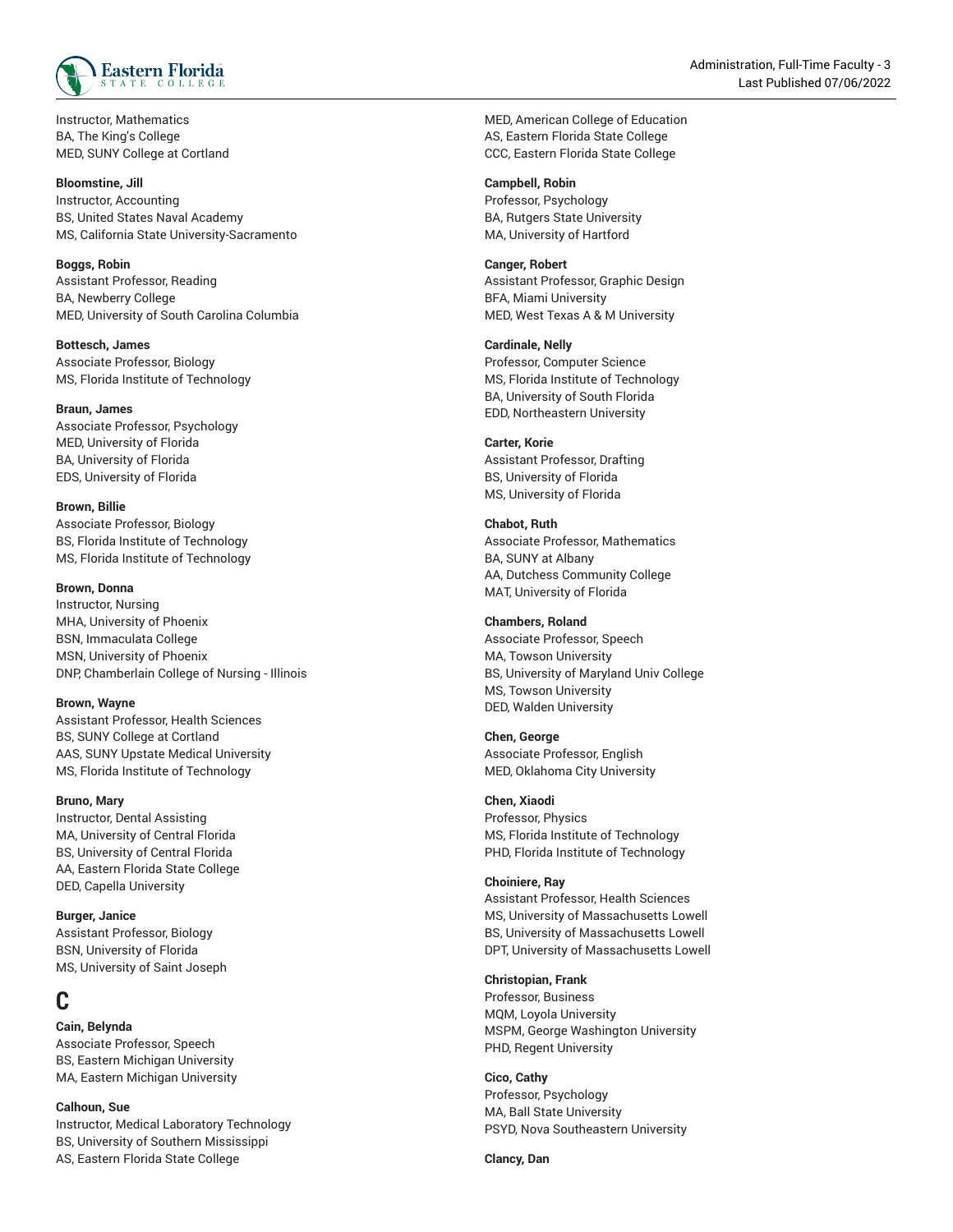Assistant Professor, Health S cie n c e s BAS, Indian River State College MBA, Western Governors University , AA, Indian River State College

#### **Cobb, Christina** Instructor, Nursin g BSN, University of Central Florida , AA, Eastern Florida State College MSN, University of Central Florida

**Coluccio, Kim** Assistant Professor, Education BS, York College , MSED, Dowling College ,

**Combs, John** Assistant Professor, Computer Applications BIT, American InterContinental University MIT, American InterContinental University

**Connell, Joanne** Assistant Professor, Library Science MLIS, Dalhousie University ,

**Corelli, Eileen** Assistant Professor, Mathematics BS, Indiana State University MS, Florida Institute of Technology ,

#### **Cox, Donovan**

Instructor, Economics BA, Florida State University , MS, Florida State University , BS, Florida State University , MMUS, University of Southern Mississippi ,

**Cuda, Karen** Assistant Professor, English BAE, University of Central Oklahoma , MA, University of Central Oklahoma ,

# **D**

#### **D'Altilio, Marianne**

Assistant Professor, Veterinary Technology BS, Murray State University , MS, Murray State University ,

**D a u b e r m a n , W a d e** Instructor, Biology BA, Florida Institute of Technology PHD, Florida Institute of Technology ,

**D a v i s , D a r y l** Professor, Physics PHD, Florida Atlantic University ,

**DeCaro, Nicole** Associate Professor, Business MBA, Pace University , PHD, Capella University , BS, Saint Francis College - NY ,

**DeCoteau, Melodee**



**D e e t e r, C h e r y l** Instructor, Cosmetology

**D e x t e r, S h a n n o n** Assistant Professor, Mathematics BS, University of Florida , MS, Florida Institute of Technology ,

**Diaz, John** Instructor, Aerospace Technology

**D i B a r t o l o , S a l l i** Professor, Office Technology BS, Florida Southern College MA, University of South Florid a

#### **Dunn, Laura**

Professor, History MA, Trinity International University , BSBA, Xavier University , PHD, Miami University ,

#### **Durham, Darrin**

Instructor, Culinary Arts BS, Florida International University , AA, Miami Dade College MBA, University of Phoe nix

#### **Dutra, Andy**

Instructor, Biolo g y MS, University of New England , BS, University of Maine-Machias , PHD, Florida Institute of Technology ,

**D y e s s , N i c o l e**

Assistant Professor, Computer Science MS, Minot State University ,

### **E**

### **Earle, Laura** Professor, Veterinary Technology

MPH, University of Florida , BS, University of Florida , DVM, University of Florida ,

#### **E a t o n , D e b b y**

Associate Professor, Nursing BSN, University of Central Florida , AA, Eastern Florida State College MS, Walden University PAV, Eastern Florida State College

**Echerd, Ed**

Instructor, Computer Science BS, University of Laverne MA, Webster University

**Eddleman, Kim** Assistant Professor, Emergency Medical Services

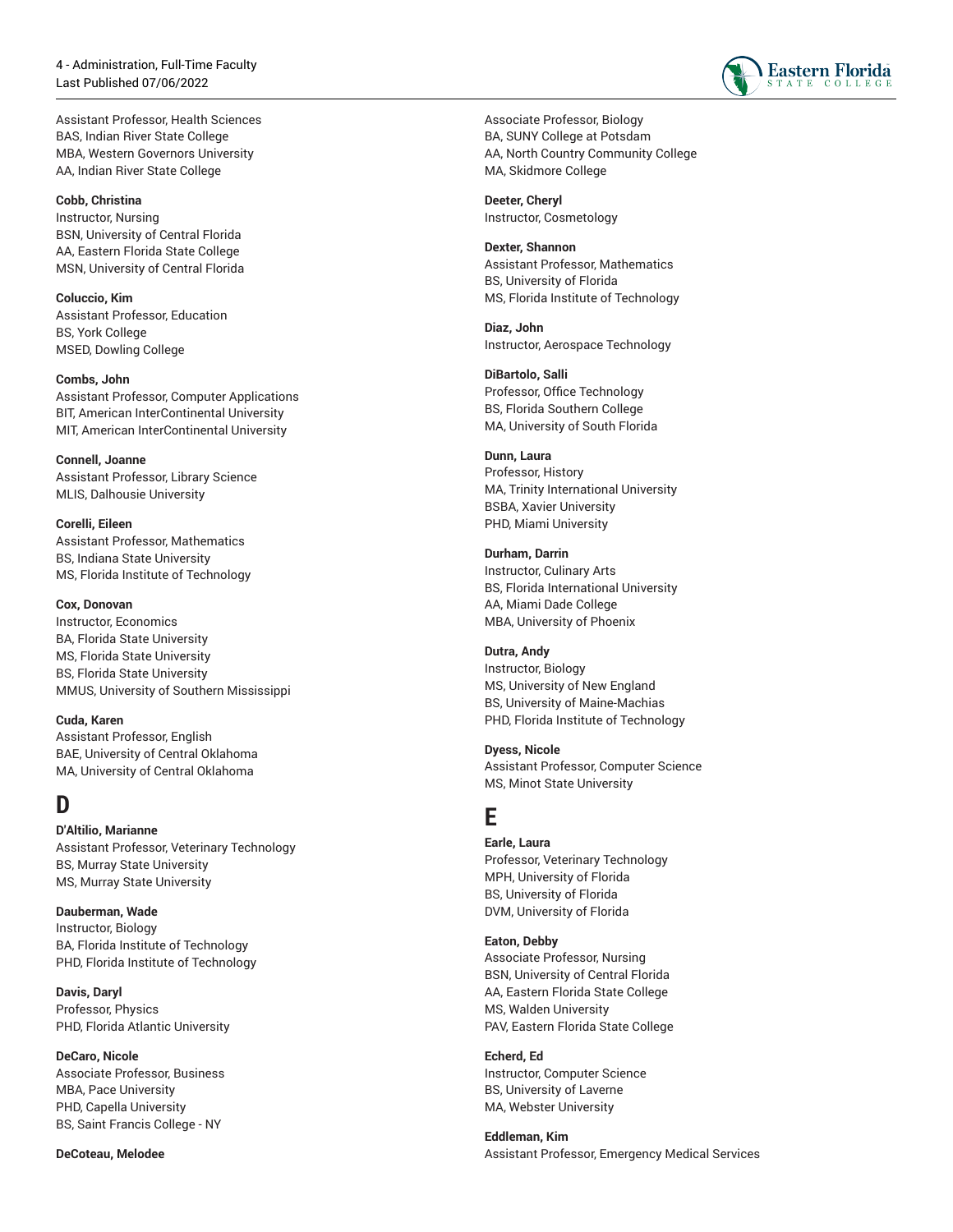

AA, Eastern Florida State College BSN, Eastern Florida State College AAS, Eastern Florida State College AS, Eastern Florida State College CCC, Eastern Florida State College CCC, Eastern Florida State College

#### **El-Khouri, Anthony**

Instructor, Biology AA, Eastern Florida State College MD, St George's University

#### **Emond, Jonathan**

Assistant Professor, Mathematics BSED, Central Connecticut State University , MS, Florida Institute of Technology ,

#### **E r l e r, H o l l y**

Professor, Speech MS, Florida Institute of Technology , AB, Loyola College in Maryland , AS, Eastern Florida State College EDD, University of Central Florida

## **F**

**Facciolo, Dawn** Instructor, Mathematics BA, Pace University MED, CUNY College of Staten Isla n d

#### **Files, Dustin**

Professor, Mathematics MS, Florida Institute of Technology , BS, University of Central Florida , AA, Eastern Florida State College PHD, Florida Institute of Technolo g y

#### **F l e t c h e r, S h a r o n**

Associate Professor, Business BA, Warner University , AA, Eastern Florida State College MA, Webster University

#### **Florenz, Pilar**

Instructor, Spanish BA, University of Central Florida , AA, Eastern Florida State College MA, University of Central Florida

#### **Forbes, Andrew**

Assistant Professor, English BA, Queens College AA, CUNY La Guardia Community College MA, CUNY Herbert H Lehman College ,

#### **F o s t e r, D e l**

Instructor, Computer Science AA, Eastern Florida State College MBA, Northcentral University MA, Webster University

**Fowler, Elaine** Instructor, English BA, Rollins College AA, Eastern Florida State College MA, Southern New Hampshire University

#### **F r i e d , B i l l y**

Instructor, Physical Science BS, University of Central Florida , AA, Eastern Florida State College MS, American Public University System

#### **F u l l e r, K r i s t i e**

Professor, Phlebotomy BA, University of Central Florida , MA, American Public University System , AA, Eastern Florida State College MA, Wake Forest University

# **G**

#### **Gainer, Roy**

Instructor, Emergency Medical Services AA, Eastern Florida State College AS, Eastern Florida State College ATD, Eastern Florida State Colleg e BAS, Eastern Florida State College CCC, Eastern Florida State College

#### **Gallagher, Stephen**

Assistant Professor, Computer Scie n c e BA, Iona College BS, Iona College MS, Fairleigh Dickinson University

#### **Gamez, Jimmy**

Assistant Professor, Physics BS, University of South Florida , AA, Hillsborough Community College , MS, University of South Florida ,

#### **Gelalles, Georgi**

Instructor, Art BA, Florida State University MA, Florida State University ,

#### **G i l m o r e , S t e v e**

Instructor, Emergency Medical Services AS, Eastern Florida State College

#### **Gomez, Nicole**

Instructor, Spa nis h MA, Southern Illinois University Carbondale , BA, Southern Illinois University Edwardsville , PHD, University of Tennessee Knoxville ,

#### **Gothard, Katina**

Professor, Mathematics MS, Auburn University , BS, Auburn University , PHD, Capella University ,

**G r a h a m , T o n i a** Assistant Professor, Criminal Justice BA, University of Central Florida , MS, University of Central Florida , MPA, University of Central Florida ,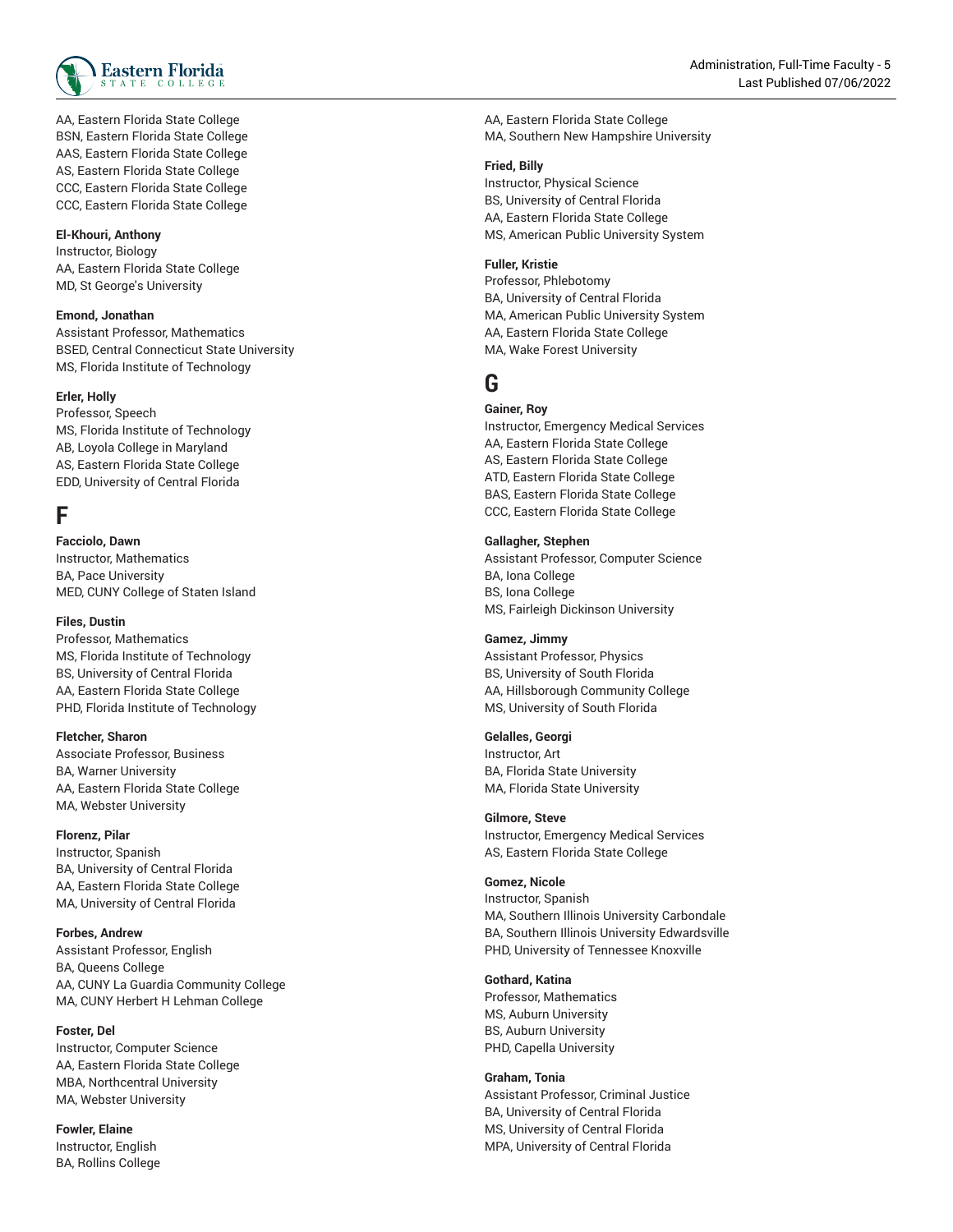#### **Grimes, Ilana**

Assistant Professor, Humanities BA, University of Central Florida MLS, Rollins College

#### **Groome, Maureen**

Professor, English MA, University of Central Florida BS, Eastern Michigan University PHD, Grand Canyon University

#### **Guvendik, Mevlut**

Professor, Engineering MS, Missouri University of Science & Technology BS, Anadolu University MS, Istanbul Technical University PHD, Missouri University of Science & Technology

### **H**

**Haman, Tony** Assistant Professor, Political Science BA, University of Florida AA, Eastern Florida State College MA, American Public University System

**Hamdani, Karim** Instructor, Mathematics MS, Salem State University MBA, Salem State University

**Harding, Tammy** Assistant Professor, Nursing BSN, University of Phoenix MHA, University of Phoenix MSN, University of Phoenix

**Hargraves, Colleen** Instructor, Nursing BSN, College of New Rochelle MSN, University of Central Florida

**Harmon, Patty** Assistant Professor, Accounting BS, Southern New Hampshire University MS, Southern New Hampshire University MS, American Public University System

**Harris, Anastasia** Associate Professor, Biology BS, University of Florida MAG, University of Florida

**Hartley, Bob** Instructor, Humanities BS, Florida State University MDIV, Trinity International University

**Hartselle, Ted** Instructor, Engineering BS, University of Florida MS, Florida Institute of Technology MS, Embry-Riddle Aeronautical University

**Harvest, Carol**



Associate Professor, English BA, Rollins College MA, University of Central Florida AA, Eastern Florida State College MA, University of Central Florida

#### **Hayes, Ginny**

Instructor, Mathematics BS, University of Central Florida MED, University of Central Florida

#### **Helme, Joe**

Assistant Professor, Health Sciences BS, Georgia State University AS, Gwinnett Technical College MS, Georgia State University

**Heneghan, Steve** Instructor, Air Conditioning

#### **Henry, Jeanine**

Assistant Professor, Theatre BA, Agnes Scott College MA, Florida State University

**Herber, Scott**

Professor, Biology MS, Nova Southeastern University BS, Kutztown University of Pennsylvania PHD, Walden University

#### **Hesher, Bruce**

Assistant Professor, Electronics BS, Barry University AA, Eastern Florida State College MS, Webster University AS, Daytona State College AS, Eastern Florida State College

#### **Hilston, John**

Professor, Economics MAEC, Cleveland State University BS, Grove City College DED, University of Central Florida

### **Hixson, Monica**

Associate Professor, Speech BA, Stetson University MFA, University of North Carolina Chapel Hill

**Holdorf, Harry** Associate Professor, Health Sciences MPA, Kean University PHD, Southwest University

#### **Hoover, Cyndy**

Instructor, Nursing BSN, Marquette University MS, California State University-Dominiquez Hills

**Hoskin, Sara**

Instructor, Sociology MA, University of Central Florida BA, University of Central Florida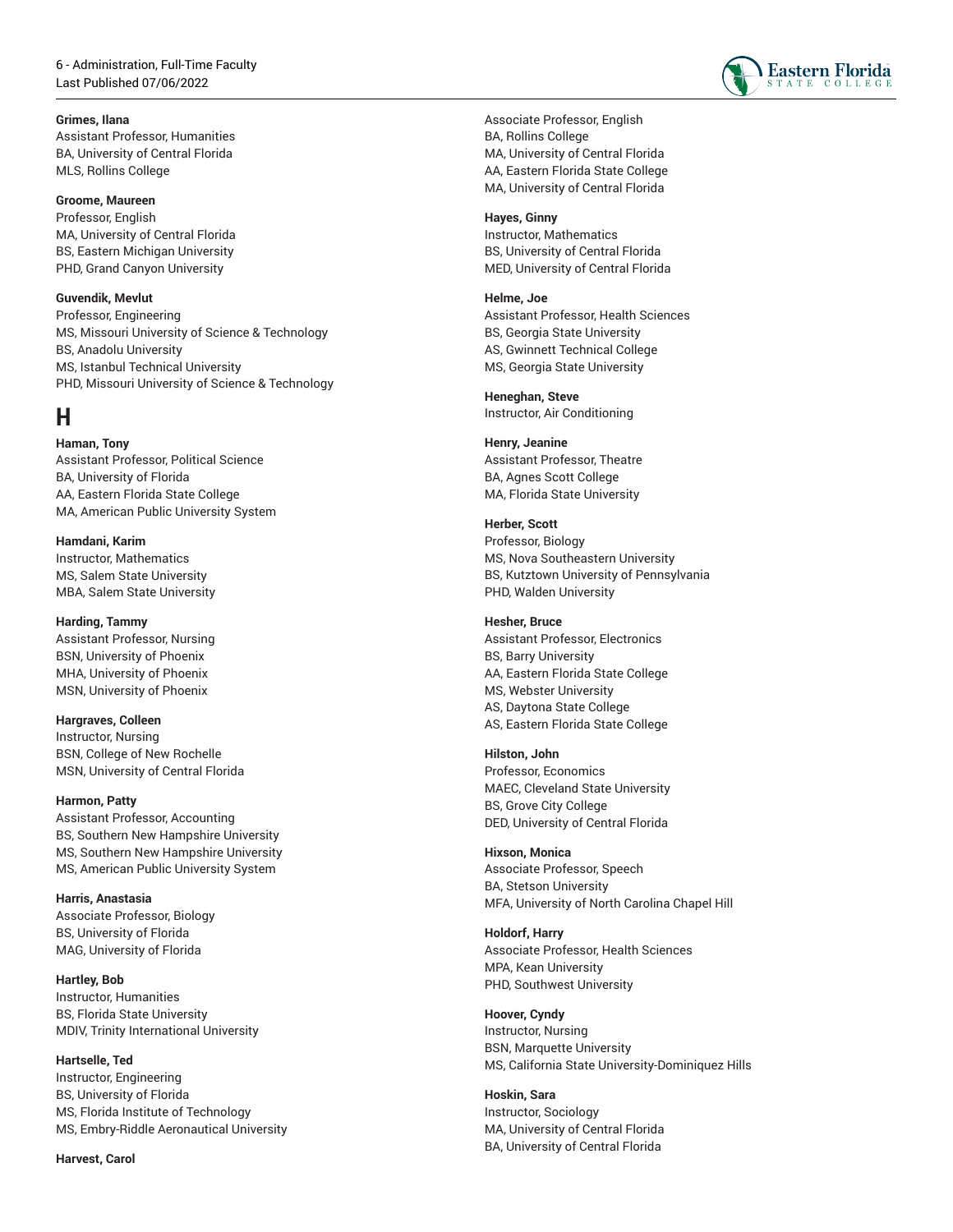

PHD, University of Central Florida ,

#### **Houts, Aaron**

Associate Professor, Spanish BA, Rhodes College MA, The University of Memphis

#### **Humphries, Josh**

Instructor, Politic al S cie n c e BS, Florida State University , MS, Florida State University ,

### **I**

**Iannotti, Donna**

Professor, Chemistry BS, Cornell University , PHD, The University of Akron ,

## **J**

**Jackson, Ervin** Instructor, Spe e c h MA, The University of Alabama , MA, Freed-Hardeman University , PHD, The University of Alabama ,

#### **J a r v i s , S t e p h a n i e**

Instructor, Speech BSBA, University of Central Florida MA, University of Central Florida , AA, Eastern Florida State College

### **Johansson, David**

Professor, English BA, New College of Florida MA, University of Florida

#### **Johnson, Carrie**

Assistant Professor, Library Science BA, University of Alabama in Huntsville , CER, University of Alabama in Huntsville , MLS, The University of Alabama ,

#### **Johnson, Rachel**

Instructor, Englis h BSED, University of Missouri-Columbia , MFA, Murray State University ,

#### **Johnson, Stephen**

Professor, Computer Science EDS, Florida Institute of Technology , MS, Florida Institute of Technology , BS, Florida Institute of Technology , PHD, Florida Institute of Technology ,

#### **Jones, Warren**

Professor, English MA, University of Central Florida , BA, Rollins College MLS, Rollins College PHD, University of Central Florida

## **K**

#### **Ka h l e r, R i c h a r d**

Associate Professor, Computer Science BSED, University of Kansas Main Campus , MS, Florida Institute of Technology ,

#### **K e n d a l l , E r i k a**

Instructor, Englis h BA, Florida Atlantic University , AA, Palm Beach State College , MA, Morehead State University ,

#### **K e n n e r, A n n e**

Professor, Accounting MBA, Delta State University , BS, University of Maryland College Park , DBA, Louisiana Tech University ,

#### **K e r m a n i , S a s a n**

Professor, Mathematics MS, Southern Illinois University Edwardsville , BA, Saint Louis University , MS, Florida Institute of Technology , PHD, Florida Institute of Technology ,

#### **Khan, Mansoor**

Assistant Professor, Humanities BA, Florida State University , MA, Florida State University ,

#### **K h o u r y, J o h n**

Professor, Mathematics MS, California State University-Sacramento , BA, University of the Pacific , PHD, Florida Institute of Technology ,

#### **Kim, ChanJi**

Professor, M u sic MA, New York University , PHD, University of Florida ,

#### **Kise, Chuck**

Associate Professor, Computer Applications BS, University of Florida , MS, Nova Southeastern University ,

#### **Klein, Bill**

Associate Professor, Fire Science Technology BS, NY Institute Technology , MA, Webster University ,

### **Kline, Sharon**

Assistant Professor, Psychology AA, Eastern Florida State College MA, Rollins College

#### **Knight, Marie**

Instructor, Chemistry BS, Colorado State University , PHD, Arizona State University ,

**K o c h , M a r i k a** Associate Professor, Education BA, San Diego State University ,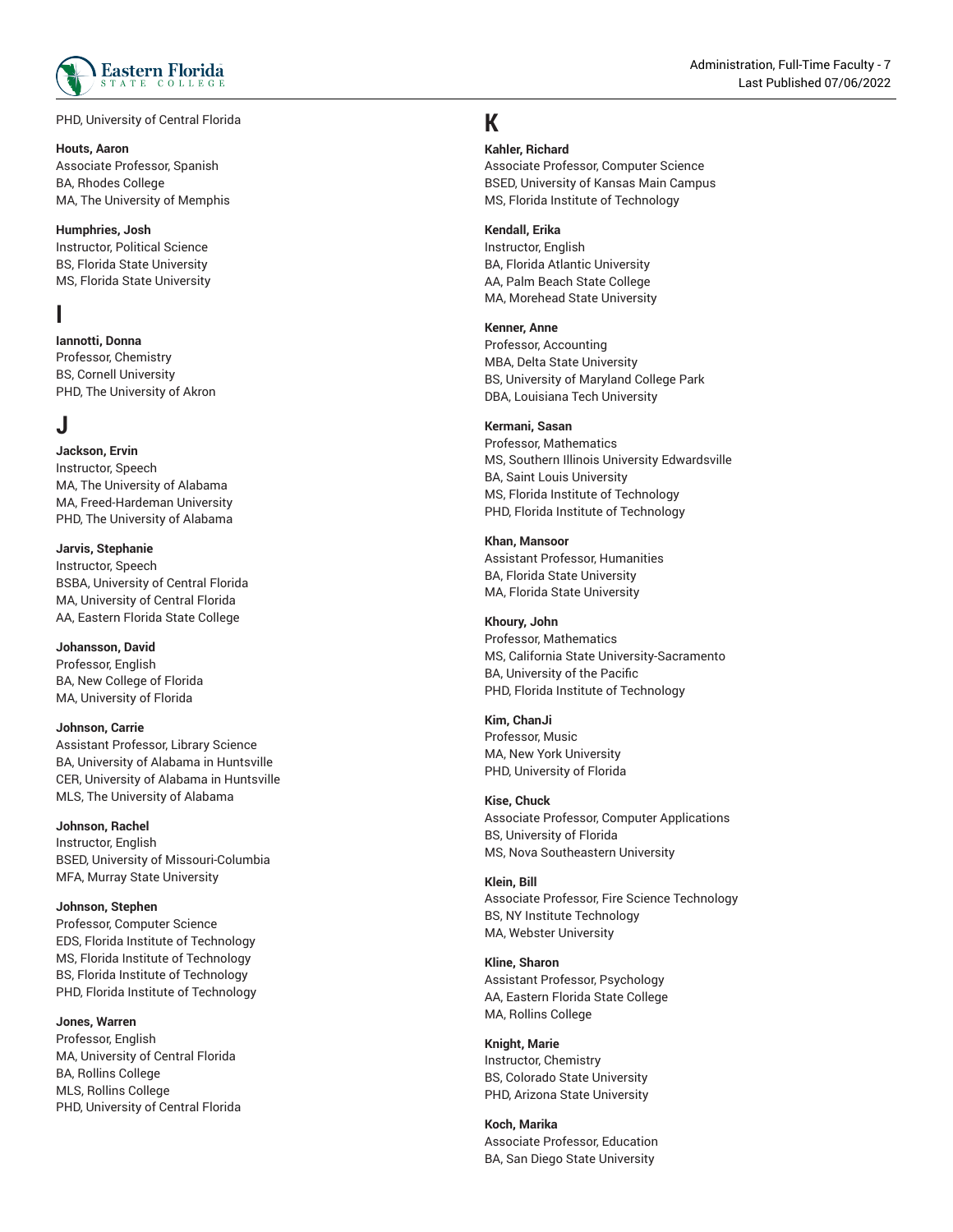MED, Northern Arizona University

#### **K o u k o s , N i k o**

Instructor, Emergency Medical Services AS, Eastern Florida State College BAS, Indian River State College ASN, Eastern Florida State College CCC, Eastern Florida State College CER, Indian River State College

# **L**

**Lake, Marsha**

Professor, Mathematics MED, Campbell University BA, University of North Carolina Chapel Hill PHD, Florida Institute of Technology

#### **Lamb, Robert**

Professor, Music MMUS, University of North Carolina Greens b o r o BA, Wake Forest University , DMA, University of Cincinnati Main Campus ,

#### **Leib, Lisa**

Assistant Professor, Health Sciences AA, Eastern Florida State College BS, University of Central Florida

#### **Leonard, Luke**

Instructor, History BA, University of Central Florida MA, University of Central Florida

**Lieb, Andrew** Associate Professor, English BA, Florida State University , M F A C U N Y Cit y C olle g e ,

#### Long, Steven

Professor, Humanities MA, Missouri State University , BA, Missouri Southern State College PHD, Florida State University

#### **Looney, Deana**

Associate Professor, Business MA, University of Phoenix BS, University of Central Florida AA, Eastern Florida State College DED, Nova Southeastern Universit y

#### **L u t z , M a r y L e e**

Assistant Professor, Surgical Technology AA, Eastern Florida State College AS, Eastern Florida State College BAS, Eastern Florida State College CCC, Eastern Florida State College

## **M**

**MacArthur, Karen** Professor, Library Science MS, Florida State University

#### **Machuca, Ana**

Instructor, Accounting MAFM, Keller Graduate School of Management , DPBA, Northcentral University , MBA, Webster University ,

#### **M a n g o , E d**

Instructor, Aerospace Technology BS, Saint Louis University , MS, University of Central Florida ,

#### **Manning, Scott**

Instructor, Fire Science Technology AS, Eastern Florida State College PAV, Eastern Florida State Colleg e

#### **Manuel, Julie**

Instructor, Mathematics MBA, San Diego State University , BA, University of South Florida , BA, University of South Florida , CER, St Johns River State College , GCERT, University of Central Florida

#### **Marovich, Bradley**

Assistant Professor, Mathematics BS, University of Florida , MS, Florida State University ,

#### **Marshall, Debra**

Assistant Professor, Sociology GCERT, University of Central Florida MA, University of Central Florida , BA, University of Central Florida , PHD, University of Central Florida ,

#### **Maxwell, Brian**

Associate Professor, English MFA, Eastern Washington University , BA, University of Central Florida , AA, Eastern Florida State College PHD, University of North Dakota

#### **McBride, Christie**

Instructor, English BS, Texas State University MA, National University ,

#### **McBride, Mark**

Professor, Englis h BA, University of North Florida , MA, University of Florida ,

#### **McCalla, Dorothy**

Associate Professor, Humanities BA, Rollins College MLS, Rollins College

#### **McCann, Jennifer**

Associate Professor, Dental Hygiene MHS, Nova Southeastern University , BAS, St Petersburg College , AA, Daytona State College , DHS, Nova Southeastern University ,

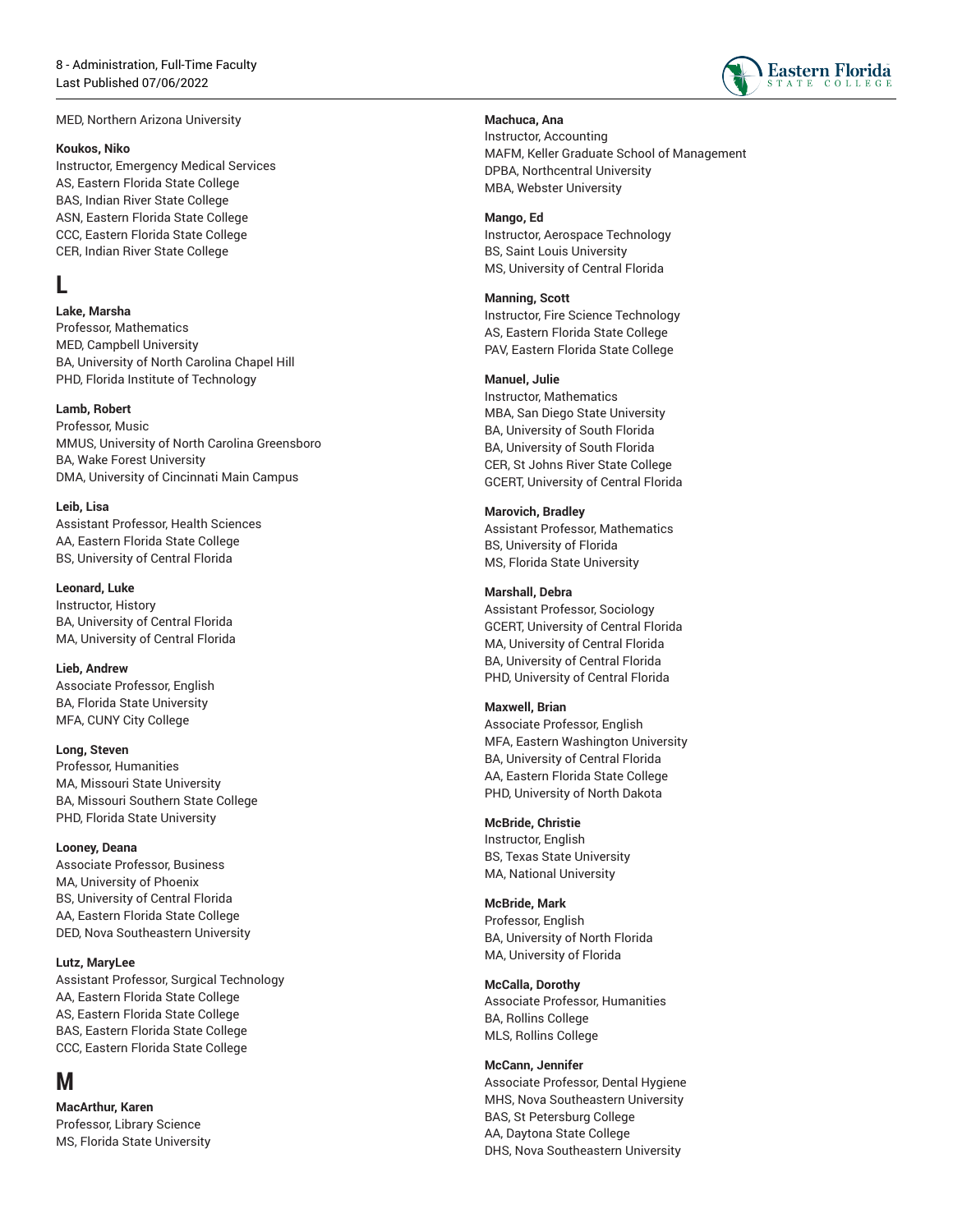

AS, Daytona State College ,

#### **McClure, Corinna**

Instructor, Dental Hygiene BS, Northern Arizona University , AAS, Rio Salado Community College MS, University of Bridgeport

#### **McDonald, Penny**

Associate Professor, Biology BA, Hood College MS, Long Island University

**McGinnis, Dale** Assistant Professor, Physical Science BS, Florida Institute of Technology , AA, Eastern Florida State College MS, Florida Institute of Technolog y

#### **McGregor, Jason**

Instructor, Biolog y BS, University of North Florida , MS, University of North Florida ,

**McKee, Rick** 

Instructor, Aerospace Technology AAS, Air University , BS, Embry-Riddle Aeronautical University , AAS, Air University , CER, Embry-Riddle Aeronautical University ,

**McKinnon, Daniel** Instructor, Weldin g CER, Santa Fe College ,

**McKnight, Holly** Professor, Education MS, Nova Southeastern University , BS, University of Central Florida , AA, Eastern Florida State College PHD, Florida Institute of Technolo g y

**McLallen, Wendy** Associate Professor, English MA, Florida State University , BA, Stetson University , PHD, Florida State University ,

**McLellan, Brian** Instructor, Englis h MA, California State University-East Bay , BA, California State University-East Bay , CAS, University of Pittsburgh Main Campus ,

**Melaram, Rajesh** Assistant Professor, Biology MS, University of South Florida , BS, University of South Florida , PHD, Walden University ,

**Mesman, Melissa** Instructor, Health & P.E. BA, University of South Florida MPH, University of South Florida ,

Administration, Full-Time Faculty - 9 , Last Published 07/06/2022

### **Milford, Jessica**

Assistant Professor, Dental Assisting BAS, St Petersburg College , AS, Eastern Florida State College MS, Capella University

**Moisii, Cristina** Professor, Chemistry PHD, Florida State University ,

**Muro, Chris** Assistant Professor, Political Science MA, University of Central Florida , BA, Christendom College

**Murphy, Hope** Instructor, Psychology MS, Troy State University

# **N**

**Nash, Denise** Instructor, Nursing BSN, Florida State University , MS, Florida International University , AA, Broward College ,

**Newton, Amanda Rose**

Instructor, Biology MS, University of Nebraska at Lincoln

**Nghiem, Vinh** Associate Professor, Mathematics MS, Florida Atlantic University , AB, Harvard University , PHD, University of Florida ,

**N i c h o l l s , W a l t e r** Instructor, Medic al A s sis tin g PAV, Eastern Florida State College

**N o r r i s , K e l l i** Professor, Mathematics BS, University of West Florida , MS, University of West Florida ,

# **O**

**Ojwang, Joshua** Professor, Chemistry PHD, Boston University ,

**O l u n d , A s h l e y** Assistant Professor, Library Science MA, University of South Florida ,

Ott, Karyn Professor, Humanities BA, University of Mississippi , MA, University of Mississippi

**Oxford, Jon** Instructor, M u sic BM, University of Central Florida , AA, Eastern Florida State College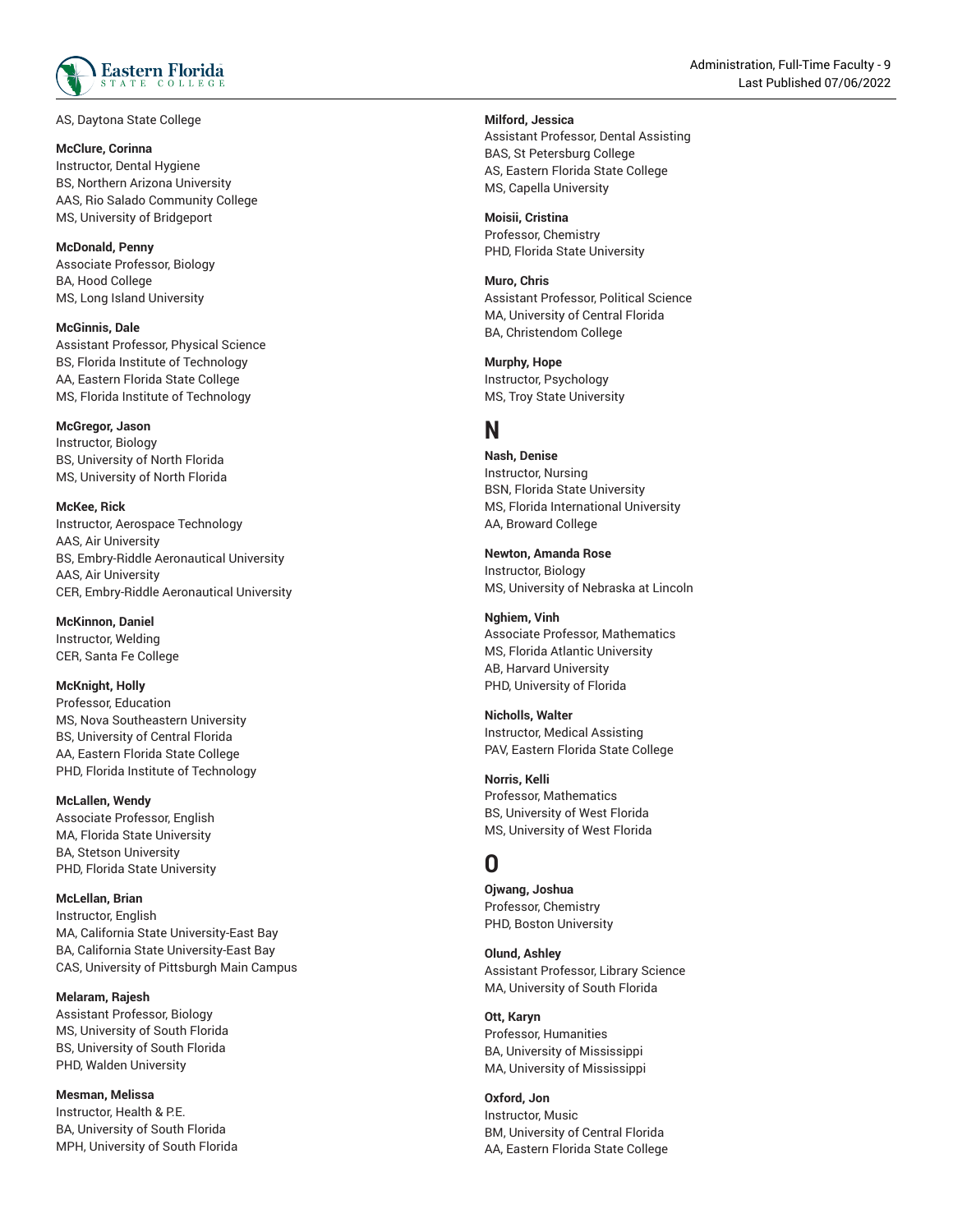MMUS, University of South Florida

# **P**

**Paige, Sarah** Instructor, Library Science BA, Lewis and Clark College MS, University of North Texas

**Parker, Bianca** Instructor, Dental Hygiene BAS, St Petersburg College AGS, Central Texas College MHS, Nova Southeastern University AS, Valencia College

**Parnell, Maria** Professor, Speech BA, SUNY College at New Paltz MS, College of New Rochelle

**Parrish, Rick** Professor, History MA, Georgia Southern University PHD, Florida State University

**Passerini, JoLee** Assistant Professor, English BA, The University of Alabama MFA, The University of Alabama MLS, The University of Alabama

**Patton, Jeffrey** Instructor, Air Conditioning CAS, Eastern Florida State College

**Payne, Beverly** Professor, Computer Applications BA, Warner University MBA, Capella University MA, Webster University

**Peterson, Karen** Instructor, Computer Science BS, Rochester Institute of Tech MS, Rensselaer Polytechnic Institute

**Petrie, Chris** Professor, Chemistry MS, Nova Southeastern University BS, The University of Alabama AA, Valencia College CGS, Capella University

**Peytchev, Slav** Assistant Professor, Chemistry BS, University of Chemical Technology and Metallurgy MS, University of Chemical Technology and Metallurgy MA, Webster University

**Phillips, Susan** Associate Professor, Biology BS, University of Florida MS, University of Central Florida **Picchi, Aimee**

Associate Professor, Biology BS, Virginia Tech MS, Florida Institute of Technology

# **Q**

**Quintinita, Jessica** Instructor, Nursing BSN, University of Central Florida AA, Daytona State College MSN, Walden University AS, Daytona State College

# **R**

**Rabaia, Baian** Instructor, Accounting BS, University of California-Los Angeles MS, University of Baltimore

#### **Rabsatt, Barbara**

Associate Professor, Health & P.E. BS, CUNY City College MS, CUNY Herbert H Lehman College MS, University of Bridgeport

#### **Reid, Roslyn**

Instructor, Nursing BS, Mercy College CER, College of Mount Saint Vincent MS, College of Mount Saint Vincent

#### **Remsen, Michelle**

Assistant Professor, Mathematics BA, Rutgers State University MS, Rutgers State University

#### **Renee, Cheryl**

Professor, English MA, University of Central Florida BA, Rollins College PHD, Grand Canyon University

#### **Rezeau, Michelle**

Professor, Library Science MLS, University of Maryland BBA, James Madison University CAS, University of Pittsburgh Main Campus

**Rhymer, Shari** Instructor, Nursing BSN, Florida International University MS, Chamberlain University

#### **Richards, Patrick**

Assistant Professor, History BA, University of Florida AA, Santa Fe College MA, University of North Carolina Greensboro

**Rieger, Amy** Associate Professor, History BA, Bemidji State University

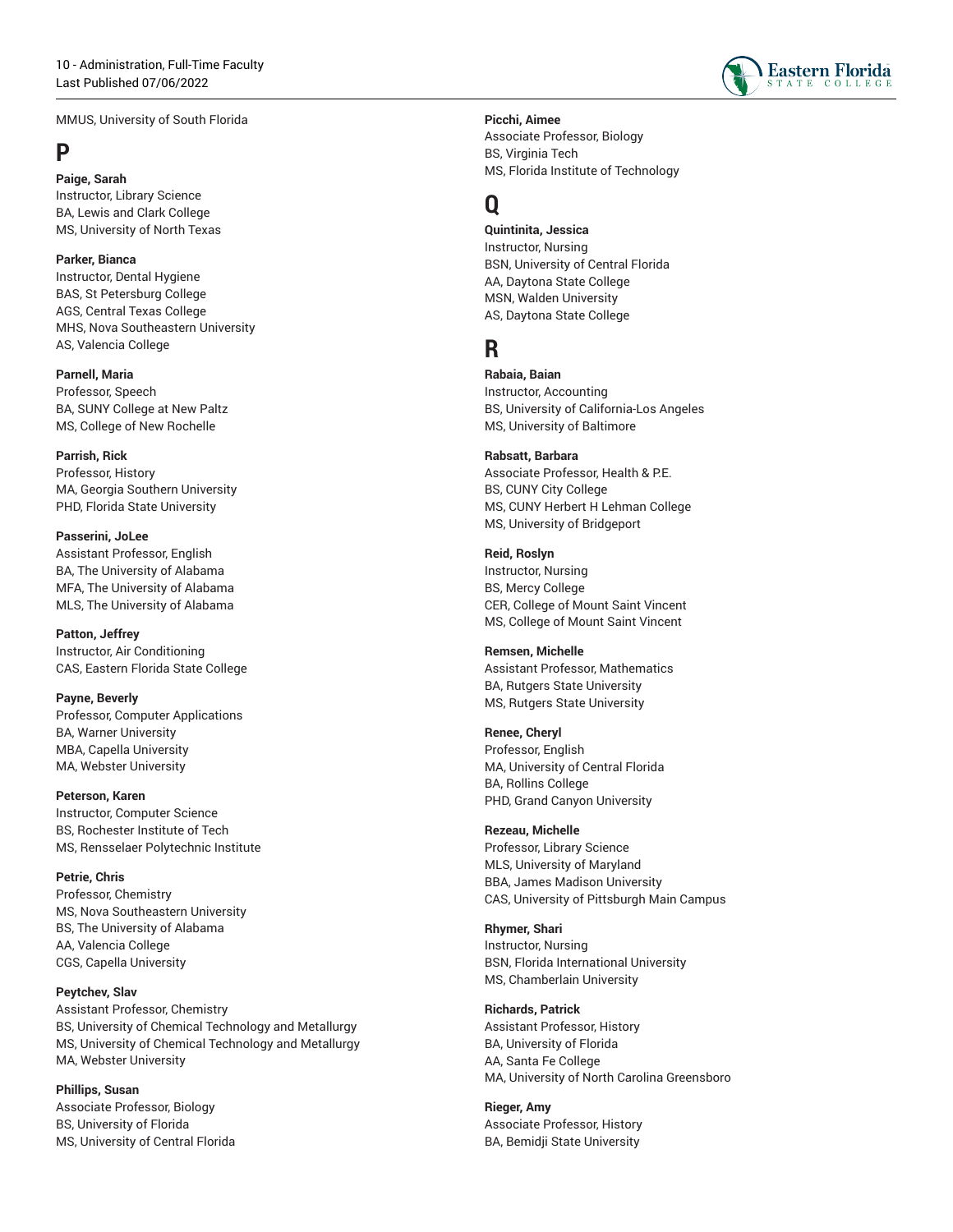

MA, University of North Dakota ,

#### **R i v e r a , M a rj o r i e** Instructor, Office Technology BS, Barry University , MA, Barry University ,

#### **R o a r k , P a m**

Instructor, Nursing BS, University of Central Missouri , MSN, Loyola University of Chicag o MA, Webster University ,

**R o b e r t s , K a r l a** Instructor, Television/Digital Media BA, University of Central Florida , MA, University of Central Florida ,

#### **Robidoux, Robert**

Instructor, Economic s BA, Florida Institute of Technology , MBA, Florida Institute of Technology ,

**R o b i n s o n , P a t r i c k** Instructor, Drafting BSET, University of Central Florida MS, University of Central Florida ,

**R o c k , P a t r i c i a** Instructor, Me dic al A s sis tin g CAS, Eastern Florida State College

**Rodowicz, Edward**

Professor, Computer Science AB, Cornell University MBA, Embry-Riddle Aeronautical University

**Rountree, Beth** Associate Professor, Mathematics BA, Western Kentucky University , MS, Western Kentucky University ,

**Rountree, Ron** Associate Professor, Humanities MDIV, Fuller Theological Seminary

**R o y, D a r c y** Instructor, Medical Coder Biller PAVTE, Broward College ,

**Rubin, Janet** Assistant Professor, Speech MA, University of Connecticut , BA, Penn State University Park , PHD, Ohio State University ,

**Russo, Claude** Associate Professor, Computer Science MBA, Florida Institute of Technology , BBA, University of Miami , GCERT, University of Illinois Springfield

**Russo, John** Assistant Professor, Business BA, University of Florida ,

MHS, University of Florida , MA, Webster University ,

#### **R y e , R h o n d a**

Associate Professor, Speech BA, University of Central Florida , AA, Eastern Florida State College MS, University of North Texas

# **S**

**Sainsbury, Lily** Professor, Mathematics MS, Florida Institute of Technolog y MS, Florida Institute of Technology ,

#### **Samani, Shekufeh**

Associate Professor, Nursing MSN, Walden University , BS, Isfahan University GCERT, Kaplan University AA, Sabzevar 3 Faculty of Medical Sciences ,

**S a n c h e z , K o n n i e** Assistant Professor, Surgical Technology AS, Eastern Florida State College

#### **Satdanova, Asiya**

Professor, Mathematics BS, Tashkent State University MS, Tashkent State University

#### **Scalise, Kim**

Assistant Professor, Nursing M S N E x c elsio r C olle g e , BS, SUNY Institute of Technology at Utica-Rome , CER, Excelsior College , DNP, American Sentinel University

#### **Schaper, Joni**

Instructor, Nursing BSN, Jacksonville University , AS, Eastern Florida State College MSN, Simmons College

#### **Schledorn, Janna**

Associate Professor, English BS, University of Florida , MS, Florida State University ,

**S c h r a d e r, J e s s i c a** Associate Professor, Biology

PHD, Michigan State University , PHD, Michigan State University ,

#### **S c h r o e d e r, K r i s t i n**

Associate Professor, Health Sciences BHS, University of Florida , DPT, University of St Augustine for Health Science

**Sears, Timothy** Instructor, Radiography BA, University of Central Florida , BS, University of Central Florida , CER, University of Central Florida ,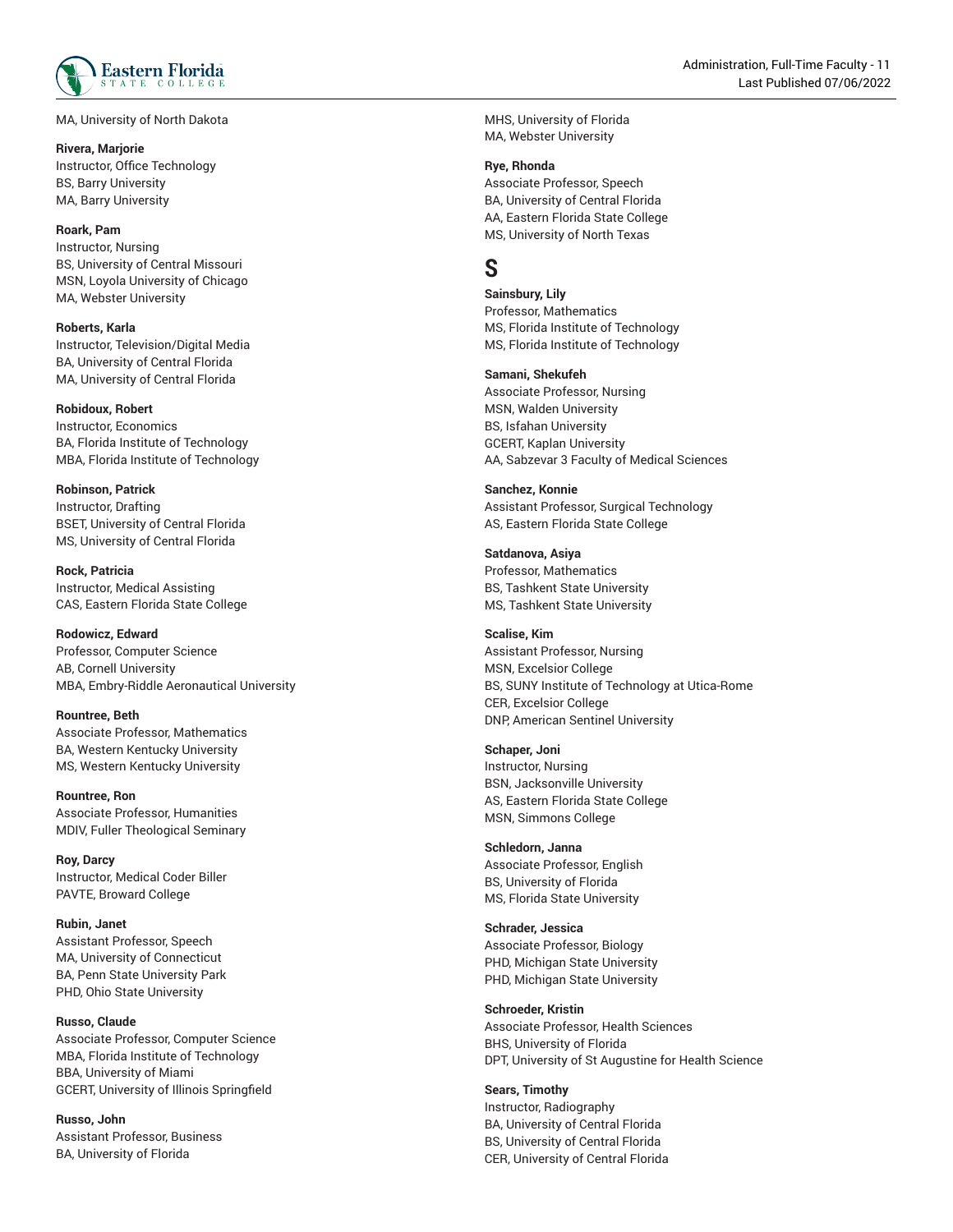MS, University of Illinois at Chicago

**S h a r y, T i m** Instructor, Speech MA, Ohio University , PHD, University of Massachusetts Amherst ,

**S h a v e r, K e l l y** Associate Professor, Child Development BA, Pacific Oaks College , MA, Pacific Oaks College , AA, Eastern Florida State College AS, Eastern Florida State College PAV, Eastern Florida State Colleg e

**S h e a r e r, J e s s i c a** Instructor, Nursin g MSN, Nova Southeastern University , BS, Jacksonville University , PHD, University of South Florida ,

**Shedrow, David** Assistant Professor, Computer Science BA, Hofstra University , BS, SUNY College Old Westbury , MS, NY Institute Technology ,

**Sheehan, Susan** Associate Professor, Radiography BS, University of Central Florida , MS, Florida Institute of Technology ,

**S h i m y, S a l** Instructor, Business MBA, Johnson & Wales University ,

**Sibol, Christine** Assistant Professor, Mathematics BA, University of South Florida , MA, University of South Florida ,

**S l i n k e r, K e n t** Instructor, Mathematics BS, University of Utah , MS, Texas A&M University-College Station , MA, University of Utah ,

**Smith, Brandon** Instructor, Economics MA, Johns Hopkins University , BA, Texas Christian University , BA, Texas Christian University , JD, University of Virginia ,

#### **Smith, Marian**

Instructor, Library Science BA, Mary Baldwin College , MED, University of South Florida , A S Pie d m o n t Vir ginia C o m m u nit y C olle g e , MA, University of South Florida ,

**Smith, Ramona** Professor, Biolo g y MS, Florida Institute of Technology , BS, Florida Institute of Technology ,

BS, Florida Institute of Technology , PHD, University of Florida ,

Speicher, Jay

Instructor, Legal Assisting BA, Samford University , JD, Samford University ,

**Spencer, Lynn** 

Professor, Humanities BFA, University of Tennessee Knoxville , MFA, Louisiana State University & A&M College ,

**Spero, Anthony**

Instructor, Spee c h MA, University of Central Florida , BS, Florida Southern College AA, Eastern Florida State College GCERT, University of Central Florid a

#### **S p i n d l e r, A l a n**

Professor, Biology MD, Universidad Tecnologica de Santiago , MSN, Frontier Science Midwifery & Family , BS, Excelsior College , DC, Northwestern College of Chiropractic ,

**Spring, Alicia** Professor, Religio n MDIV, Eden Theological Seminary DMIN, Eden Theological Seminary ,

**S p r i n g , A s h l e y** Professor, Biology MS, Florida Institute of Technology ,

BS, Syracuse University

,

PHD, Florida Institute of Technology , **Spurlock, Karen** Instructor, Nursin g MSN, Capella University , BS, Kaplan University ,

AS, Eastern Florida State College DNP, Capella University PAV, Eastern Florida State Colleg e

**S t a n i f e r, M i c h e l l e**

Assistant Professor, Office Technology BA, Warner University , AA, Eastern Florida State College MS, Warner University

#### **Steury, Elinda**

Professor, Nursing MSN, University of Central Florida BSN, University of Central Florida PHD, University of Central Florida

**Stewart, William**

Assistant Professor, Biology MS, Old Dominion University BS, Old Dominion University PHD, University of California-Irvine

**Stojanovska, Elka**

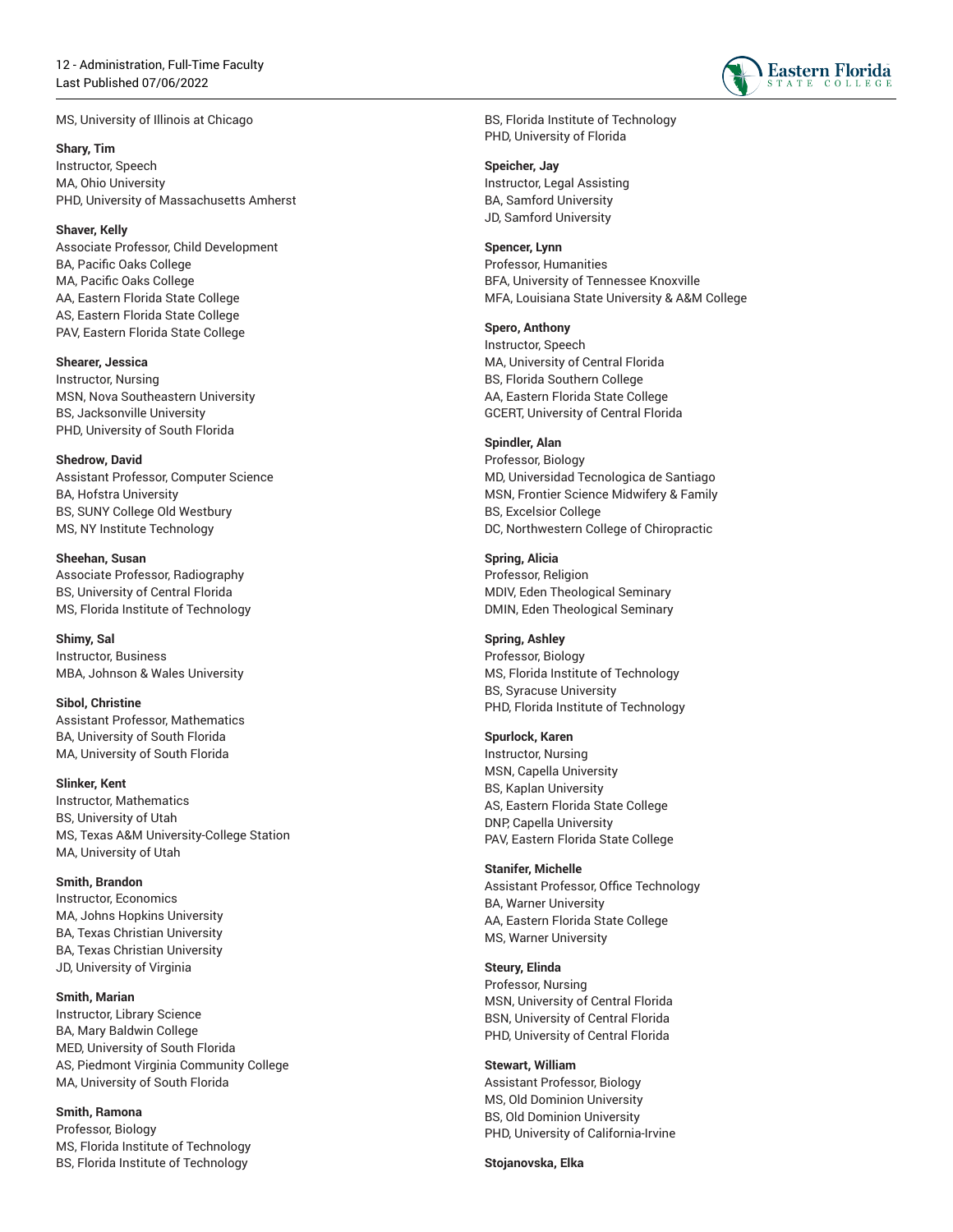

Instructor, Mathematics MA, University of South Florida

Assistant Professor, Mathematics MS, University of Central Florida BS, University of Central Florida PHD, University of Central Florida

#### **Styron, Susan**

Professor, Chemistry MBA, Ohio State University BS, Troy State University PHD, University of Alabama at Birmingham

### **T**

#### **Thompson, Cindy**

Assistant Professor, Nursing MS, Norwich University BSN, Jacksonville University DNP, American Sentinel University

#### **Thurner, Jackie**

Instructor, Nursing MSN, Indiana State University BSN, Indiana State University DNP, Indiana State University

#### **Tkaczyk, Holly**

Instructor, Library Science BA, Michigan State University MLIS, The University of Alabama

#### **Touro, Jeff**

Instructor, Emergency Medical Services BS, University of Central Florida AS, NHTI Concord's CC MS, Creighton University

#### **Triolo, Danny**

Instructor, Mathematics BA, University of North Florida AA, Eastern Florida State College MS, University of North Florida

#### **Triplett, Howard**

Instructor, Mathematics BS, Stillman College MAT, University of West Alabama

# **V**

**Valliere, John**

Assistant Professor, English BA, University of Virginia AA, Seminole St College of Florida MA, Florida Gulf Coast University

#### **VanBergen-Rylander, Carolyn**

Associate Professor, English MA, University of Rochester BA, Rollins College PHD, University of Rochester

#### **Vanderveer, Ron**

Assistant Professor, Biology BS, California State University-Long Beach MS, Florida Institute of Technology MS, Mississippi State University

**Vorke, Erin** Instructor, Mathematics MS, Florida Institute of Technology

## **W**

**Wagner, Daniel** Instructor, Biology MS, University of Maryland Eastern Shore BS, Florida Institute of Technology PHD, Florida Institute of Technology BS, Florida Institute of Technology

#### **Wakim, Joseph**

Associate Professor, Mathematics MS, Florida Institute of Technology

#### **Wallace, Patty**

Assistant Professor, Psychology BS, Old Dominion University MS, Chaminade University of Honolulu AAS, Southwest Virginia Community College

#### **Wang, Stephanie**

Professor, Mathematics MS, California State University-Los Angeles MBA, Dowling College

#### **Wells, Carrie**

Associate Professor, English BA, University of Central Florida MA, Hardin-Simmons University

#### **Wendel, Douglas**

Associate Professor, Mathematics MBA, Saint Leo University BA, Avila University MS, Florida Institute of Technology DED, University of Florida

#### **Wendel, Holly**

Associate Professor, Mathematics MS, University of Missouri-Kansas City BS, Northwest Missouri State University PHD, Florida Institute of Technology

#### **White, Joanna**

Professor, Art BFA, Birmingham Southern College MFA, Florida State University

#### **Whitehead, Keith**

Instructor, Computer Science BS, Barry University AS, Eastern Florida State College MS, Barry University

**Wiggins, John** Assistant Professor, Computer Applications